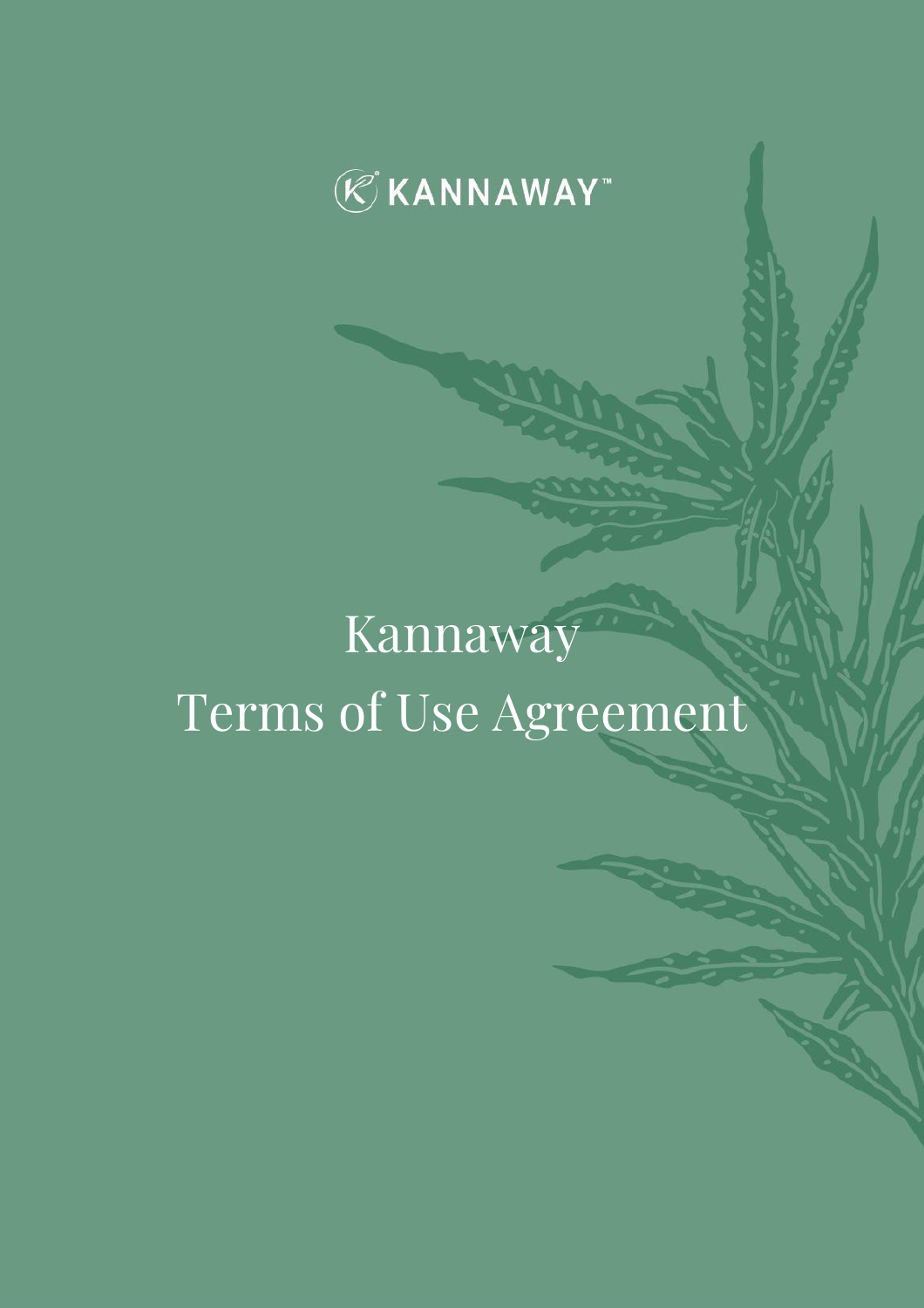## Kannaway Terms of Use Agreement

#### Important!

This terms of use agreement (agreement) governs your use of this site, which is provided by kannaway (kannaway). By accessing this site, you are indicating your acknowledgment and acceptance of these terms of use. These terms of use are subject to change by kannaway at any time in its discretion. Your use of this site after such changes are implemented constitutes your acknowledgment and acceptance of the changes. Please consult these terms of use regularly.

#### Access to This Site

YOU MUST BE EIGHTEEN (18) YEARS OR OLDER TO ACCESS THIS WEB SITE. IF YOU ARE UNDER EIGHTEEN YEARS OF AGE, YOU ARE NOT PERMITTED TO ACCESS THIS WEB SITE FOR ANY REASON. DUE TO THE AGE RESTRICTIONS FOR USE OF THIS WEB SITE, NO INFORMATION OBTAINED BY THIS WEB SITE FALLS WITHIN THE CHILD ONLINE PRIVACY ACT (COPA) AND IS NOT MONITORED AS DOING SO.

To access this site or some of the resources it has to offer, you may be asked to provide certain registration details or other information. It is a condition of your use of this site that all the information you provide on this site will be correct, current, and complete. If Kannaway believes the information you provide is not correct, current, or complete, we have the right to refuse you access to this site or any of its resources, and to terminate or suspend your access at any time, without notice.

#### Electronic Transfer Authorization

You hereby request and authorize Kannaway to initiate withdrawals, or to draw by electronic transfer, from your registered checking account, funds payable to Kannaway. You further certify that you are the authorized user of the registered checking account and will not dispute these transactions initiated by Kannaway with your bank or credit card company so long as the transactions correspond to the terms set forth herein. This authorization provided by you shall remain in effect until cancelled by you in writing. You further agree to notify Kannaway in writing of any changes to your registered checking account information or termination of this authorization. In the case of an ACH Transaction being rejected for Non-Sufficient Funds (NSF), you understand and agree that Kannaway may, at its discretion, attempt to process the charge again within 30 days. You hereby acknowledge that the origination of ACH transactions to your account must comply with the provisions of U.S. law.

#### Restrictions on Use

You may use this site for purposes expressly permitted by this site. You may not use this site for any other purpose, including any commercial purpose, without Kannaway's express prior written consent. For example, you may not (and may not authorize any other party to) (i) co-brand this site, or (ii) frame this site, or (iii) hyperlink to this site, without the express prior written permission of an authorized representative of Kannaway. For purposes of these Terms of Use, "co-branding" means to display a name, logo, trademark, or other means of attribution or identification of any party in such a manner as is reasonably likely to give a user the impression that such other party has the right to display, publish, or distribute this site or content accessible within this site. You agree to cooperate with Kannaway in causing any unauthorized co-branding, framing or hyperlinking immediately to cease.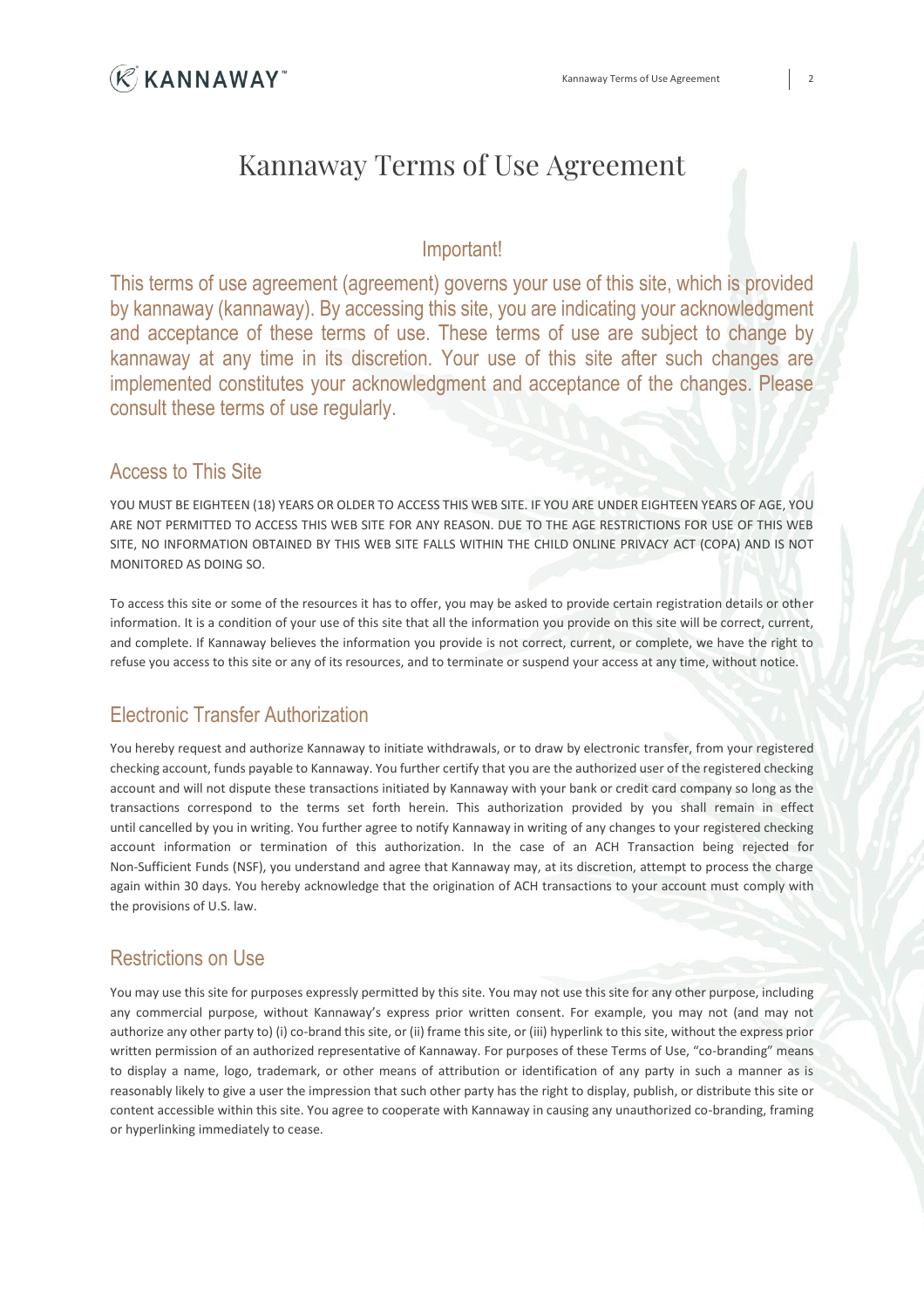

#### Proprietary Information

The material and content (hereinafter referred to as the "Content") accessible from this site, and any other World Wide Web site owned, operated, licensed, or controlled by Kannaway is the proprietary information of Kannaway or the party that provided the Content to Kannaway, and Kannaway or the party that provided the Content to Kannaway retains all right, title, and interest in the Content. Accordingly, the Content may not be copied, distributed, republished, uploaded, posted, or transmitted in any way without the prior written consent of Kannaway, or unless authorized in writing elsewhere on our site, except that you may print out a copy of the Content solely for your personal use. In doing so, you may not remove or alter, or cause to be removed or altered, any copyright, trademark, trade name, service mark, or any other proprietary notice or legend appearing on any of the Content. Modification or use of the Content except as expressly provided in these Terms of Use violates Kannaway's intellectual property rights. Neither title nor intellectual property rights are transferred to you by access to this site.

#### **Hyperlinks**

This site may be hyperlinked to other sites which are not maintained by, or related to, Kannaway. Hyperlinks to such sites are provided as a service to users and are not sponsored by or affiliated with this site or Kannaway. Kannaway has not reviewed any or all of such sites and is not responsible for the content of those sites. Hyperlinks are to be accessed at the user's own risk, and Kannaway makes no representations or warranties about the content, completeness or accuracy of these hyperlinks or the sites hyperlinked to this site. Further, the inclusion of any hyperlink to a third-party site does not necessarily imply endorsement by Kannaway of that site.

#### Submissions

You hereby grant to Kannaway the royalty-free, perpetual, irrevocable, worldwide, non-exclusive right and license to use, reproduce, modify, adapt, publish, translate, create derivative works from, distribute, perform, and display all content, remarks, suggestions, ideas, graphics, or other information communicated to Kannaway through this site (together, hereinafter known as the "Submission"), and to incorporate any Submission in other works in any form, media, or technology now known or later developed. Kannaway will not be required to treat any Submission as confidential, and may use any Submission in its business (including without limitation, for products or advertising) without incurring any liability for royalties or any other consideration of any kind, and will not incur any liability as a result of any similarities that may appear in future company operations.

Kannaway will treat any personal information that you submit through this site in accordance with its Privacy Policy as set forth on this site.

#### **Disclaimer**

You understand that Kannaway cannot and does not guarantee or warrant that files available for downloading from the Internet will be free of viruses, worms, Trojan horses or other code that may manifest contaminating or destructive properties. You are responsible for implementing sufficient procedures and checkpoints to satisfy your particular requirements for accuracy of data input and output, and for maintaining a means external to this site for the reconstruction of any lost data. Kannaway does not assume any responsibility or risk for your use of the Internet.

The Content is not necessarily complete and up-to-date and should not be used to replace any written reports, statements, or notices provided by Kannaway. Investors, borrowers, and other persons should use the Content in the same manner as any other educational medium and should not rely on the Content to the exclusion of their own professional judgment. Information obtained by using this site is not exhaustive and does not cover all issues, topics, or facts that may be relevant to your goals.

YOUR USE OF THIS SITE IS AT YOUR OWN RISK. The Content is provided "as is" and without warranties of any kind, either expressed or implied. Kannaway disclaims all warranties, including any implied warranties of merchantability, fitness for a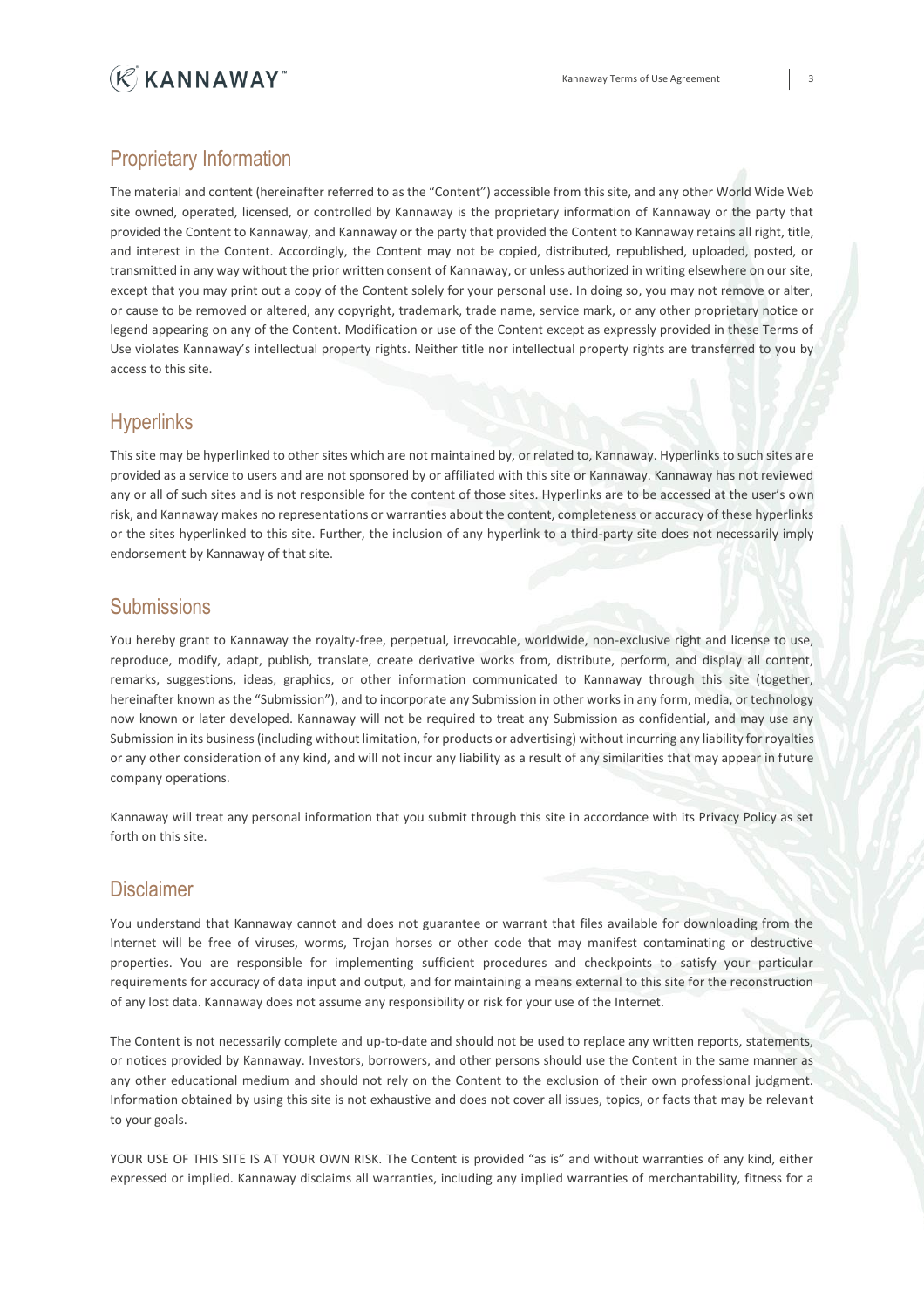

particular purpose, TITLE, OR NONINFRINGEMENT. Kannaway does not warrant that the functions OR CONTENT contained in this site will be uninterrupted or error-free, that defects will be corrected, or that this site, or the server that makes it available, are free of viruses or other harmful components. Kannaway does not warrant or make any representation regarding use, or the result of use, of the content in terms of accuracy, reliability, or otherwise. The content may include technical inaccuracies or typographical errors, and Company may make changes or improvements at any time. You, and not Kannaway, assume the entire cost of all necessary servicing, repair or correction IN THE EVENT OF ANY LOSS OR DAMAGE ARISING FROM THE USE OF THIS SITE OR ITS CONTENT. Kannaway MAKES NO WARRANTIES THAT YOUR USE OF THE CONTENT WILL NOT INFRINGE THE RIGHTS OF OTHERS AND ASSUMES NO LIABILITY OR RESPONSIBILITY FOR ERRORS OR OMISSIONS IN SUCH **CONTENT** 

All of the information in this site, whether historical in nature or forward-looking, speaks only as of the date the information is posted on this site, and Kannaway does not undertake any obligation to update such information after it is posted or to remove such information from this site if it is not, or is no longer, accurate or complete.

#### Limitation on Liability

KANNAWAY, ITS SUBSIDIARIES, AFFILIATES, LICENSORS, SERVICE PROVIDERS, CONTENT PROVIDERS, EMPLOYEES, AGENTS, OFFICERS, AND DIRECTORS WILL NOT BE LIABLE FOR ANY INCIDENTAL, DIRECT, INDIRECT, PUNITIVE, ACTUAL, CONSEQUENTIAL, SPECIAL, EXEMPLARY, OR OTHER DAMAGES, INCLUDING LOSS OF REVENUE OR INCOME, PAIN AND SUFFERING, EMOTIONAL DISTRESS, OR SIMILAR DAMAGES, EVEN IF KANNAWAY HAS BEEN ADVISED OF THE POSSIBILITY OF SUCH DAMAGES. IN NO EVENT WILL THE COLLECTIVE LIABILITY OF COMPANY AND ITS SUBSIDIARIES, AFFILIATES, LICENSORS, SERVICE PROVIDERS, CONTENT PROVIDERS, EMPLOYEES, AGENTS, OFFICERS, AND DIRECTORS, TO ANY PARTY (REGARDLESS OF THE FORM OF ACTION, WHETHER IN CONTRACT, TORT, OR OTHERWISE) EXCEED THE GREATER OF \$100 OR THE AMOUNT YOU HAVE PAID TO KANNAWAY FOR THE APPLICABLE CONTENT, PRODUCT OR SERVICE OUT OF WHICH LIABILITY AROSE.

#### **Indemnity**

You will indemnify and hold the Kannaway, its subsidiaries, affiliates, licensors, content providers, service providers, employees, agents, officers, directors, and contractors (hereinafter known as the "Indemnified Parties") harmless from any breach of this Agreement by you, including any use of Content other than as expressly authorized in this Agreement. You agree that the Indemnified Parties will have no liability in connection with any such breach or unauthorized use, and you agree to indemnify any and all resulting loss, damages, judgments, awards, costs, expenses, of the Indemnified Parties in connection therewith. You will also indemnify and hold the Indemnified Parties harmless from and against any claims brought by third parties arising out of your use of the information accessed from this site.

#### **Trademarks**

Trademarks, service marks, and logos appearing in this site are the property of Kannaway or the party that provided the trademarks, service marks, and logos to Kannaway. Kannaway and any party that provided trademarks, service marks, and logos to Kannaway retain all rights with respect to any of their respective trademarks, service marks, and logos appearing in this site.

### Information You Provide

You may not post, send, submit, publish, or transmit in connection with this site any material that:

- you do not have the right to post, including proprietary material of any third party;
- advocates illegal activity or discusses an intent to commit an illegal act;
- is vulgar, obscene, pornographic, or indecent;
- does not pertain directly to this site;
- threatens or abuses others, libels, defames, invades privacy, stalks, is obscene, pornographic, racist, abusive, harassing, threatening or offensive;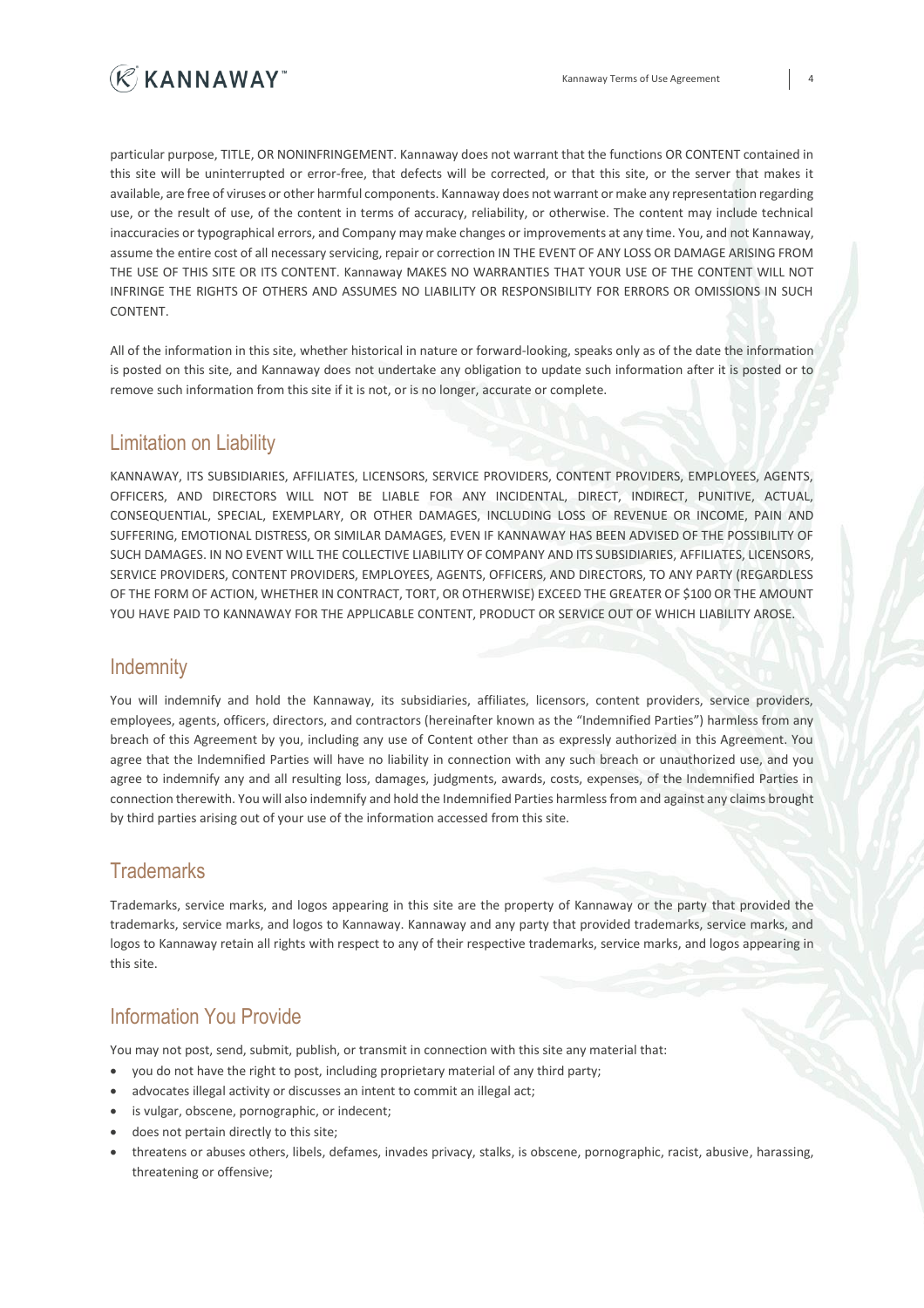

- seeks to exploit or harm children by exposing them to inappropriate content, asking for personally identifiable details or otherwise;
- infringes any intellectual property or other right of any entity or person, including violating anyone's copyrights or trademarks or their rights of publicity;
- violates any law or may be considered to violate any law;
- impersonates or misrepresents your connection to any other entity or person or otherwise manipulates headers or identifiers to disguise the origin of the content; advertises any commercial endeavor (e.g., offering for sale products or services) or otherwise engages in any commercial activity (e.g., conducting raffles or contests, displaying sponsorship banners, and/or soliciting goods or services) except as may be specifically authorized on this site;
- solicits funds, advertisers or sponsors;
- includes programs which contain viruses, worms and/or Trojan horses or any other computer code, files or programs designed to interrupt, destroy or limit the functionality of any computer software or hardware or telecommunications;
- disrupts the normal flow of dialogue, causes a screen to scroll faster than other users are able to type, or otherwise act in a way which affects the ability of other people to engage in real time activities via this site;
- includes MP3 format files;
- amounts to a 'pyramid' or similar scheme;
- disobeys any policy or regulations established from time to time regarding use of this site or any networks connected to this site; or
- contains hyperlinks to other sites that contain content that falls within the descriptions set forth above.

Although under no obligation to do so, Kannaway reserves the right to monitor use of this site to determine compliance with this Agreement as well the right to remove or refuse any information for any reason. Notwithstanding these rights, you remain solely responsible for the content of your submissions. You acknowledge and agree that neither Company, nor any third party that provides Content to Company, will assume or have any liability for any action or inaction by Kannaway or such third party with respect to any submission.

#### **Security**

Any passwords used for this site are for individual use only. You will be responsible for the security of your password (if any). Kannaway will be entitled to monitor your password and, at its discretion, require you to change it. If you use a password that Kannaway considers insecure, Kannaway will be entitled to require the password to be changed and/or terminate your account.

You are prohibited from using any services or facilities provided in connection with this site to compromise security or tamper with system resources and/or accounts. The use or distribution of tools designed for compromising security (e.g., password guessing programs, cracking tools or network probing tools) is strictly prohibited. If you become involved in any violation of system security, Kannaway reserves the right to release your details to system administrators at other sites in order to assist them in resolving security incidents.

Kannaway reserves the right to investigate suspected violations of these Terms of Use.

Kannaway reserves the right to fully cooperate with any law enforcement authorities or court order requesting or directing Kannaway to disclose the identity of anyone posting any e-mail messages, or publishing or otherwise making available any materials that are believed to violate these Terms of Use.

BY ACCEPTING THIS AGREEMENT, YOU WAIVE AND HOLD HARMLESS KANNAWAY FROM ANY CLAIMS RESULTING FROM ANY ACTION TAKEN BY KANNAWAY DURING OR AS A RESULT OF ITS INVESTIGATIONS AND/OR FROM ANY ACTIONS TAKEN AS A CONSEQUENCE OF INVESTIGATIONS BY EITHER [KANNAWAY] OR LAW ENFORCEMENT AUTHORITIES.